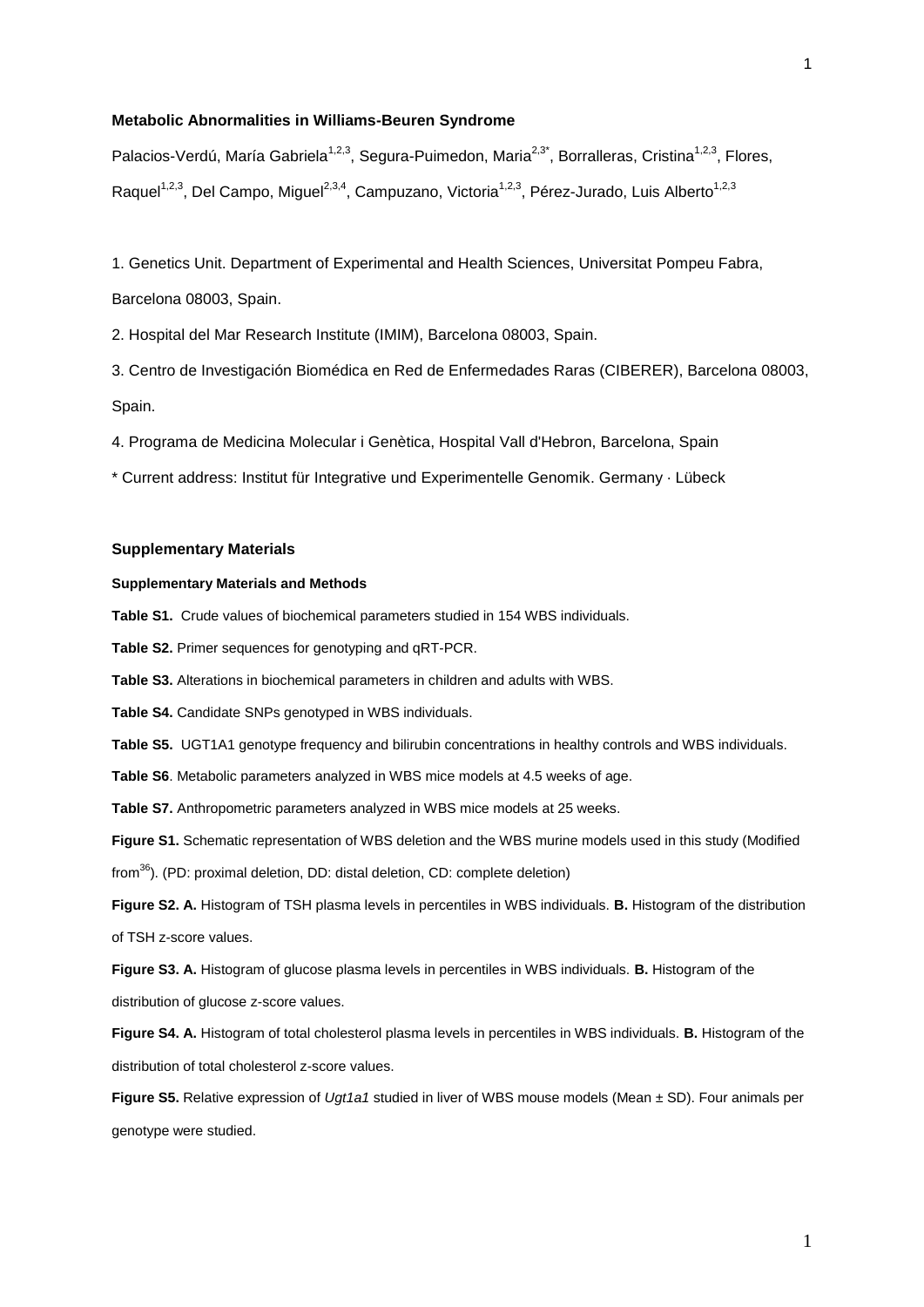#### **Supplementary Materials and Methods**

#### **Metabolic analyses in mice**

All mice were male and were housed under basal conditions. Biochemical evaluations were performed at two time points: 4.5±0.2 and 26±1.1 weeks old. After fasting for 8 hours, blood was extracted from the mandibular vein; plasma was collected after centrifugation and stored at -80ºC until use. Triglycerides, total cholesterol and high-density lipoprotein levels were determined with an enzymatic kit, while low-density lipoprotein, total and direct bilirubin levels were determined with a colorimetric kit, following manufacturer's instructions (Gernon). Total protein plasma levels were determined by Bradford`s method (Pierce) following manufacturer's instructions. Biochemical parameters were determined in duplicates, except in samples with small plasma quantity. TSH was determined by an ELISA sandwich kit (Gentaur) following manufacturer`s instructions.

An intraperitoneal glucose tolerance test (IPGTT) was done in 11 weeks old mice of all four models (n=8-16), using different animals from those used for the other metabolic analyses. Mice were fasted for 6 hours before starting the procedure. A drop of blood was taken from the tail and analyzed for basal glucose levels (t=0) using the Accu-Check Aviva glucometer (Roche). A dose of 2 g Dglucose/kg was injected into the intraperitoneum of mice and blood was extracted from the tail at time points 15, 30, 45, 60, 90 and 120 minutes post-injection for glucose measurement.

## **Histological and anthropometric analyses**

Mice were sacrificed after concluding the biochemical studies for anthropometric and histological characterization. Total body, liver, perirenal and gonadal fat weight were measured. To compare between genotypes, we calculated the percentage of the weight of the liver and fat with respect to total body weight.

Langerhans islets were analyzed in a separate group of 53 weeks old mice, 3 WT and 6 CD animals. The pancreatic glands were obtained after 4% paraformaldehyde perfusion, embedded and sectioned at 6 µm. Hematoxilin and eosin staining was performed for morphological examination under light microscopy. The number of Langerhans islets was counted for each animal and the total area was analyzed. For statistical analysis, the islet size was divided in five groups.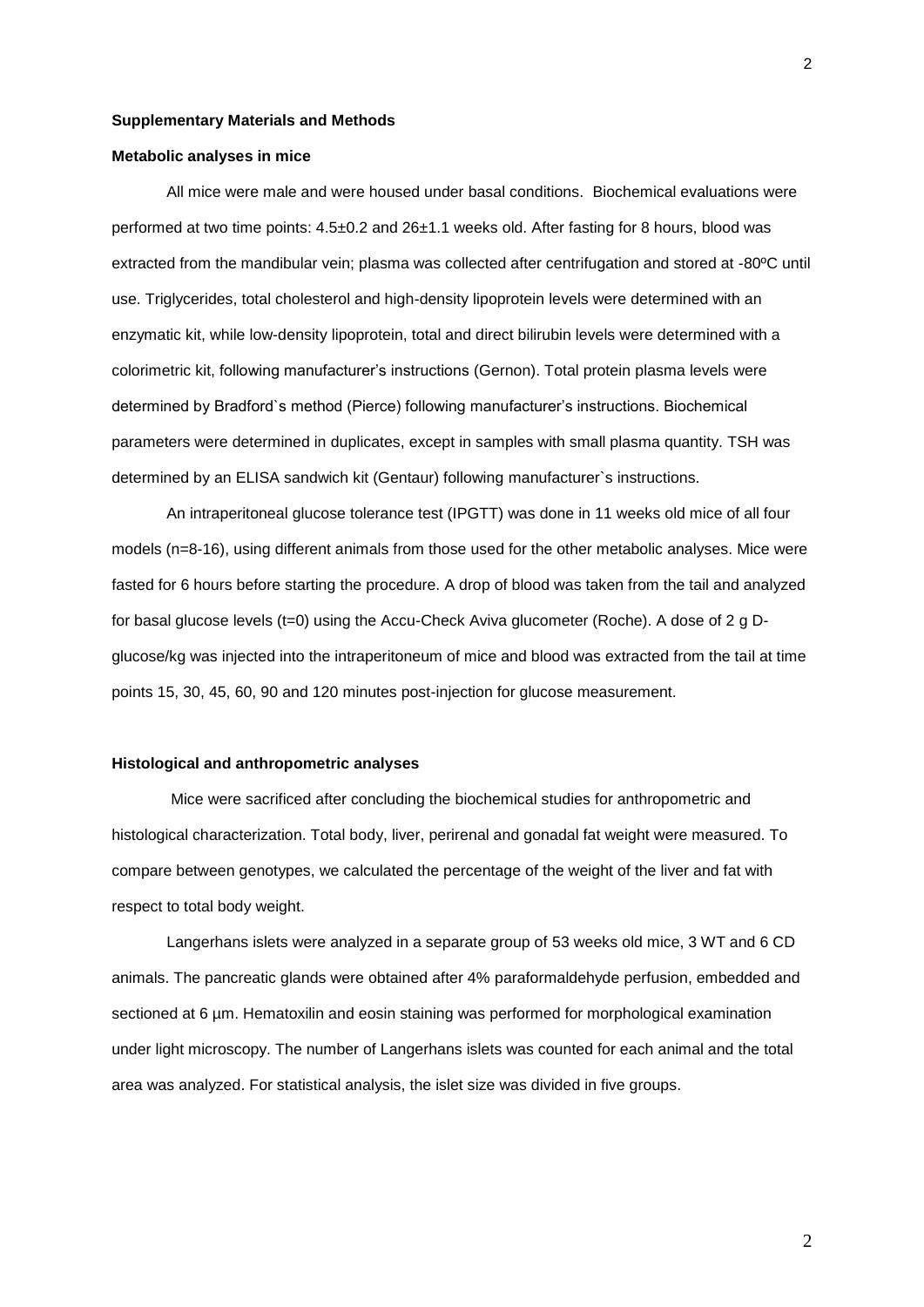# **Supplementary Tables**

**Table S1.** Crude values of biochemical parameters studied in 154 WBS individuals.

| Use         | Gene    |              | Sequence                                                        | <b>Amplicon</b><br><b>Size</b> | Location | T <sub>m</sub> <sup>o</sup> |
|-------------|---------|--------------|-----------------------------------------------------------------|--------------------------------|----------|-----------------------------|
| <b>MLPA</b> | Gtf2i   | L.           | gggttccctaagggttgga//gaatcatggcccaagtagtgatgtctgcct             | 101                            | Exon 2   | 87.08°C                     |
|             |         | R            | tgcctgccgaagatgaagagtcttcagag//tctagattggatcttgctggcac          |                                | Exon 2   | 85.64°C                     |
| <b>MLPA</b> |         | L            | gggttccctaagggttgga//ctaatccacaaggtcatccgaattggcttccca          | 111                            | Exon 5   | 88.22°C                     |
|             | Cyln    | ${\sf R}$    | tccaccagtccagccaaggccaagaagaccaaacgc//tctagattggatcttgctggcac   |                                | Exon 5   | 90.46°C                     |
| <b>MLPA</b> | Rfc2    | L.           | gggttccctaagggttgga//gccctcaggagaaccatggaaatctactcgaagacg       | 116                            | Exon 6   | 88.96°C                     |
|             |         | $\mathsf{R}$ | cttcgcccttgcttgtaatgcttcggataagatcatcg//tctagattggatcttgctggcac |                                | Exon 6   | 86.83°C                     |
| <b>MLPA</b> |         | L            | gggttccctaagggttgga//gctgaggaaagatacagtgaacgcatttggacgtgtaagag  |                                | Exon 2   | 87.47°C                     |
|             | Baz1b   | ${\sf R}$    | ggaagcagtcagctaacacacaaggagctgac//tctagattggatcttgctggca        | 114                            | Exon 2   | 86.19°C                     |
| <b>MLPA</b> | Limk1   | L.           | gggttccctaagggttgga//cgagtgcatgaggttgacgctactttgttgcacc         | 104                            | Exon 1   | 88.98°C                     |
|             |         | ${\sf R}$    | tggagggaagaacgtatgggagaggaag//tctagattggatcttgctggcac           |                                | Exon 1   | 85.61°C                     |
|             | Fkbp6   | L            | gggttccctaagggttgga//ccggcgttatatcaaggccctcttcaggtgtggaca       | 113                            | Exon 6   | 90.59°C                     |
| <b>MLPA</b> |         | $\mathsf{R}$ | ggtgagttgagggtagtggggagatcgcgactgacg//tctagcttccatcttgctggca    |                                | Intron 6 | 91.11°C                     |
|             | Cutl1   | L            | gggttccctaagggttgga//caaaggaccattaagcccaatctatgtc               |                                | Exon 24  | 83.84°C                     |
| <b>MLPA</b> |         | R            | gtgttttcaaggaagaaaacggaaatgtg//tctacattggatcttgctggcac          | 99                             | Exon 24  | 83.07°C                     |
|             |         | L            | gggttccctaagggttgga//gatcggggtgttgtttgatggcttcactgaggagagtcaaa  | 118                            | Exon 1   | 89.88°C                     |
| <b>MLPA</b> | Wbscr17 | $\mathsf{R}$ | tgttggtgttgaacttgatcgcggttgctgactgtac//tctagattggatcttgctggc    |                                | Exon 1   | 86.67°C                     |
| Expression  |         | L            | atcatgcccaacatggtttt                                            |                                | Exon 1   | 63.9 °C                     |
|             | Ugt1a1  | ${\sf R}$    | atggetttetteteeggaat                                            | 158                            | Exon 2   | 63.7°C                      |
|             |         | L            | tagggtaaccaaagtgctgggc                                          |                                | Exon 1-2 | 64.49°C                     |
| Expression  | Rps28   | R            | gacatttcggatgatagagcgg                                          | 103                            | Exon 3   | 63.02°C                     |

| Table S2. Primer sequences for genotyping and qRT-PCR. |  |  |  |  |  |
|--------------------------------------------------------|--|--|--|--|--|
|--------------------------------------------------------|--|--|--|--|--|

Ugt1a1 primers were designed with Primer3.<sup>21</sup>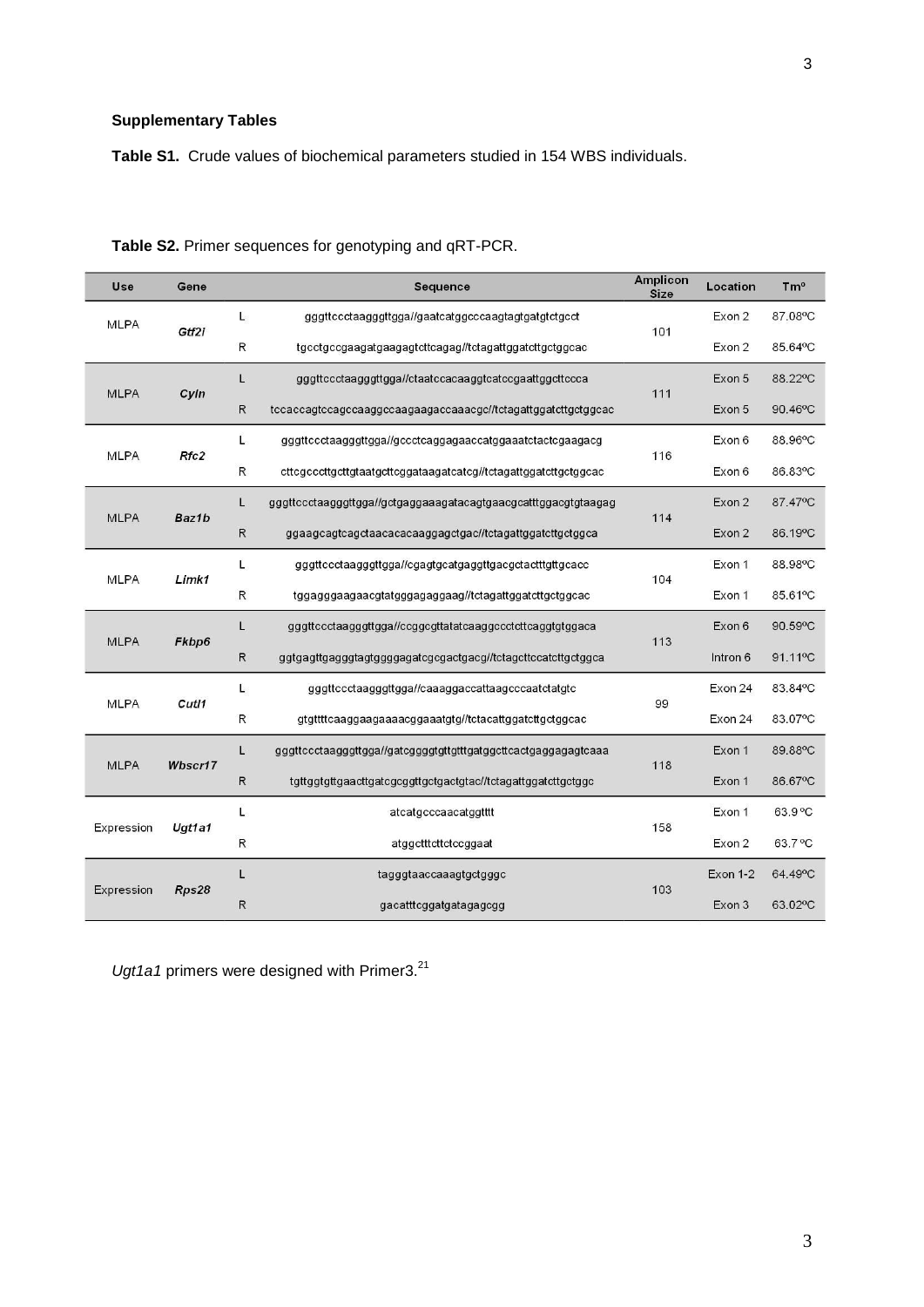|                 | <b>TSH</b><br>>97,5th | >97.5th | >95th  | Glucose   Cholesterol   Triglyceride  <br>$5th$ | TB        | <b>BD</b> | <b>BI</b><br>  >97,5th   >97,5th   >97,5th   >97,5th | <b>Iron</b> | <b>Transferrin</b><br>>97,5th | ТP<br>>97.5th | <b>Albumin</b><br>>97,5th |
|-----------------|-----------------------|---------|--------|-------------------------------------------------|-----------|-----------|------------------------------------------------------|-------------|-------------------------------|---------------|---------------------------|
| <b>Children</b> | 37.7%                 | 8%      | 4,2%   | 15.8%                                           | 13.6%     | 8.1%      | 21.6%                                                | 26 %        | 0%                            | 27%           | 9,6%                      |
|                 | (23/61)               | (9/113) | (4/95) | (13/82)                                         | (9/66)    | (3/37)    | (8/37)                                               | (13/50)     | (0/49)                        | (17/63)       | (5/52)                    |
| <b>Adults</b>   | 13.6%*                | 5,3%    | 2.9%   | 24.2%                                           | 39.1%     | 6,25%     | 62,5%*                                               | 10%         | 15%                           | 28%           | 14.3%                     |
|                 | (3/22)                | (2/38)  | (1/34) | (8/33)                                          | $*(9/23)$ | (1/16)    | (10/16)                                              | (2/20)      | (3/20)                        | (7/25)        | (3/21)                    |

Frequency of biochemical alterations separated by age. Children were considered younger than 18 years. Significant differences were found in TSH (p 0.037), TB (p 0.0088) and IB (p 0.0039).

**Table S4.** Candidate SNPs genotyped in WBS individuals and their association to triglyceride and total bilirubin levels.

| Gene<br>(SNP)               | <b>Function</b>                                                                       |                |                                | Literature            |                                           |             |                                             | <b>WBS Cohort</b>              |                      |                            |         |  |
|-----------------------------|---------------------------------------------------------------------------------------|----------------|--------------------------------|-----------------------|-------------------------------------------|-------------|---------------------------------------------|--------------------------------|----------------------|----------------------------|---------|--|
|                             |                                                                                       | <b>Alleles</b> | HapMap<br><b>CEU</b><br>(Freq) | <b>Study</b><br>Freq. | <b>Effect</b>                             | p-value     | <b>WBS&amp;</b><br><b>Parents</b><br>(Freq) | <b>Controls</b><br>Freq<br>(n) | Cases<br>Freq<br>(n) | <b>OR</b><br>(95C)         | p-value |  |
| <b>MLXIPL</b><br>(rs799160) | Transcription<br>factor that<br>regulates<br>triglyceride<br>synthesis and<br>storage | $\overline{A}$ | 0.469                          | 0.50                  | Effect (SE)<br>$A: 2.8(0.9)$ %            | $4x10^{-2}$ | 0.58                                        | 0.625<br>(15)                  | 0.476<br>(10)        | 0.545<br>$(0.166 - 1.793)$ | 0.318   |  |
|                             |                                                                                       | G              | 0.531                          | 0.50                  |                                           |             | 0.42                                        | 0.375<br>(9)                   | 0.524<br>(11)        |                            |         |  |
| SLCO1B1<br>(rs4149056)      | Liver-specific<br>member of the<br>organic anion<br>transporter<br>family             | T              | 0.85                           | 0.84                  | One or two<br>copies of the C-            |             |                                             | 0.83                           | 0.79<br>(41)         | 0.85<br>(29)               | 0.643   |  |
|                             |                                                                                       | $\mathsf{C}$   | 0.15                           | 0.16                  | allele increases 6,7x10-13<br>4.9-9.5% TB |             | 0.17                                        | 0.21<br>(11)                   | 0.15<br>(5)          | $(0.202 - 2.048)$          | 0.455   |  |

Literature frequencies and odds ratio (OR) were obtained from<sup>17 18</sup>. In the final columns, allelic frequencies in controls versus cases, as well as the OR obtained are shown.

**Table S5.** *UGT1A1* genotype frequency and bilirubin concentrations in healthy controls and WBS individuals.

| Genotype            | Genotype<br>frequency<br>population | тв<br>$>17.5$ µmol/L<br>population | Genotype<br><b>Frequency WBS</b><br>% (N <sup>o</sup> ) | $TB > 97.5^{\text{th}}$<br>percentile<br>% (N <sup>o</sup> ) |
|---------------------|-------------------------------------|------------------------------------|---------------------------------------------------------|--------------------------------------------------------------|
| $(TA)_{6}/(TA)_{6}$ | 39.8%                               | 1%                                 | 48.5%<br>(50/103)                                       | 13.2%<br>(5/38)                                              |
| $(TA)_6 / (TA)_7$   | 50.8%                               | 4%                                 | 39.8%<br>(41/103)                                       | 13.3%<br>(4/30)                                              |
| $(TA)_7 / (TA)_7$   | 9.3%                                | 67%                                | 11.7%<br>(12/103)                                       | 72.7%<br>(8/11)                                              |

Frequency of control individuals and WBS individuals, with bilirubin levels available, with the different *UGT1A1* genotypes and high bilirubin serum concentration (above 17.5 µmol/L).<sup>45</sup> TB: total bilirubin.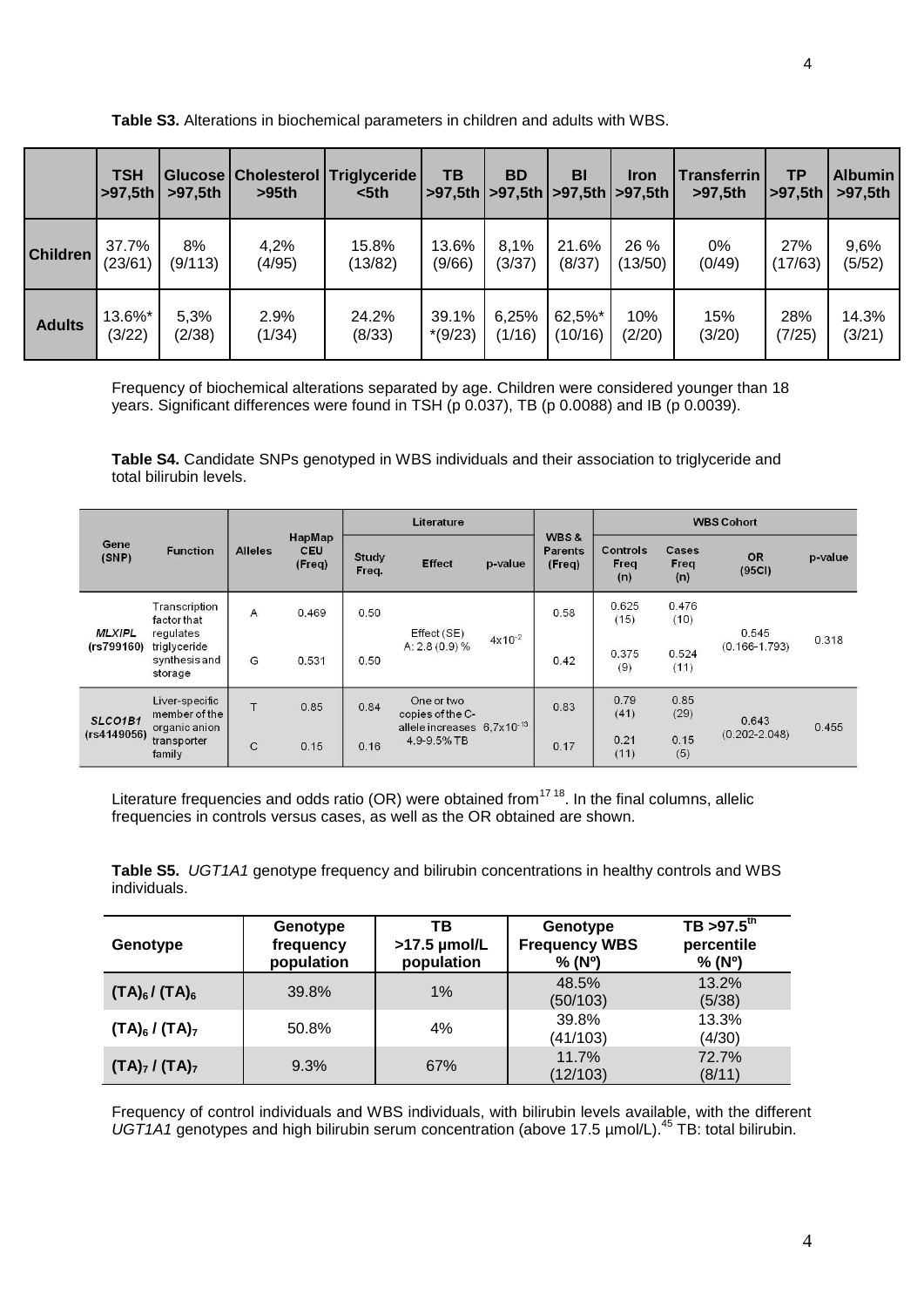|                                   | <b>WT</b>         | DD                | <b>PD</b>                      |
|-----------------------------------|-------------------|-------------------|--------------------------------|
| Age (weeks)                       | $4.4 \pm 0.17$    | $4.3 \pm 0.26$    | $4.7 \pm 0.12$                 |
| Triglycerides (mg/dL)             | $93 \pm 15.79$    | $60 \pm 7.38^*$   | $66.5 \pm 9.397*$              |
| ( n <sup>o</sup> mice)            | (8)               | (5)               | (8)                            |
| <b>Total Cholesterol (mg/dL)</b>  | $106 \pm 12.31$   | $120.4 \pm 12.78$ | $125.2 \pm 9.34$               |
| ( n <sup>o</sup> mice)            | (8)               | (5)               | (5)                            |
| HDL (mg/dL)                       | $61.6 \pm 11.76$  | $65.95 \pm 18.04$ | $70.26 \pm 11.75$              |
| $(n^{\circ}$ mice)                | (8)               | (4)               | (5)                            |
| LDL (mg/dL)                       | $41.14 + 8.22$    | $51.17 + 7.4$     | $48.74 \pm 8.88$               |
| $(n^{\circ}$ mice)                | (5)               | (3)               | (5)                            |
| <b>Total Bilirubin (mg/dL)</b>    | $0.616 \pm 0.185$ | $0.694 \pm 0.288$ | $0.33 \pm 0.107$               |
| ( n <sup>o</sup> mice)            | (8)               | (5)               | (5)                            |
| Direct Bilirubin (mg/dL)          | $0.238 \pm 0.044$ | $0.198 \pm 0.052$ | $0.136 \pm 0.025$ <sup>*</sup> |
| $(n^{\circ}$ mice)                | (8)               | (5)               | (5)                            |
| <b>Indirect Bilirubin (mg/dL)</b> | $0.379 \pm 0.169$ | $0.496 \pm 0.244$ | $0.194 \pm 0.108$              |
| (nº mice)                         | (8)               | (5)               | (5)                            |

**Table S6**. Metabolic parameters analyzed in WBS mice models at 4.5 weeks of age.

All values are the mean  $\pm$  SD. Asterisks represent significant differences of at least p <0.007 (after Bonferroni´s correction) compared to wild type (WT) mice.

**Table S7.** Anthropometric parameters analyzed in WBS mice models at 25 weeks.

|                                | WT<br>$(n=15)$  | <b>CD</b><br>(n=9) | <b>DD</b><br>$(n=11)$ | PD.<br>$(n=10)$             |
|--------------------------------|-----------------|--------------------|-----------------------|-----------------------------|
| <b>Total Body Weight (gr.)</b> | $31.9 \pm 3.1$  | $31.06 \pm 3.5$    | $31.8 \pm 3.4$        | $35.6 \pm 4.1^*$            |
| Liver Weight (%)               | $4.25 \pm 0.59$ | $4.39 \pm 0.49$    | $4.46 \pm 0.38$       | $4.7 \pm 0.12^*$            |
| Perirenal Fat Weight (%)       | $3.2 \pm 1.1$   | $3.37 \pm 1.0$     | $3.67 \pm 1.22$       | $4.2 \pm 0.87$ <sup>*</sup> |
| <b>Gonadal Fat Weight (%)</b>  | $1.25 \pm 0.48$ | $1.37 \pm 0.52$    | $1.45 \pm 0.44$       | $2.03 \pm 0.62^*$           |
| Total Fat (%)                  | $4.45 \pm 1.54$ | $4.74 \pm 1.48$    | $5.12 \pm 1.61$       | $6.25 \pm 1.45^*$           |

All values are the mean ± SD. Asterisks represent significant differences of at least p <0.05 compared to wild type (WT) mice.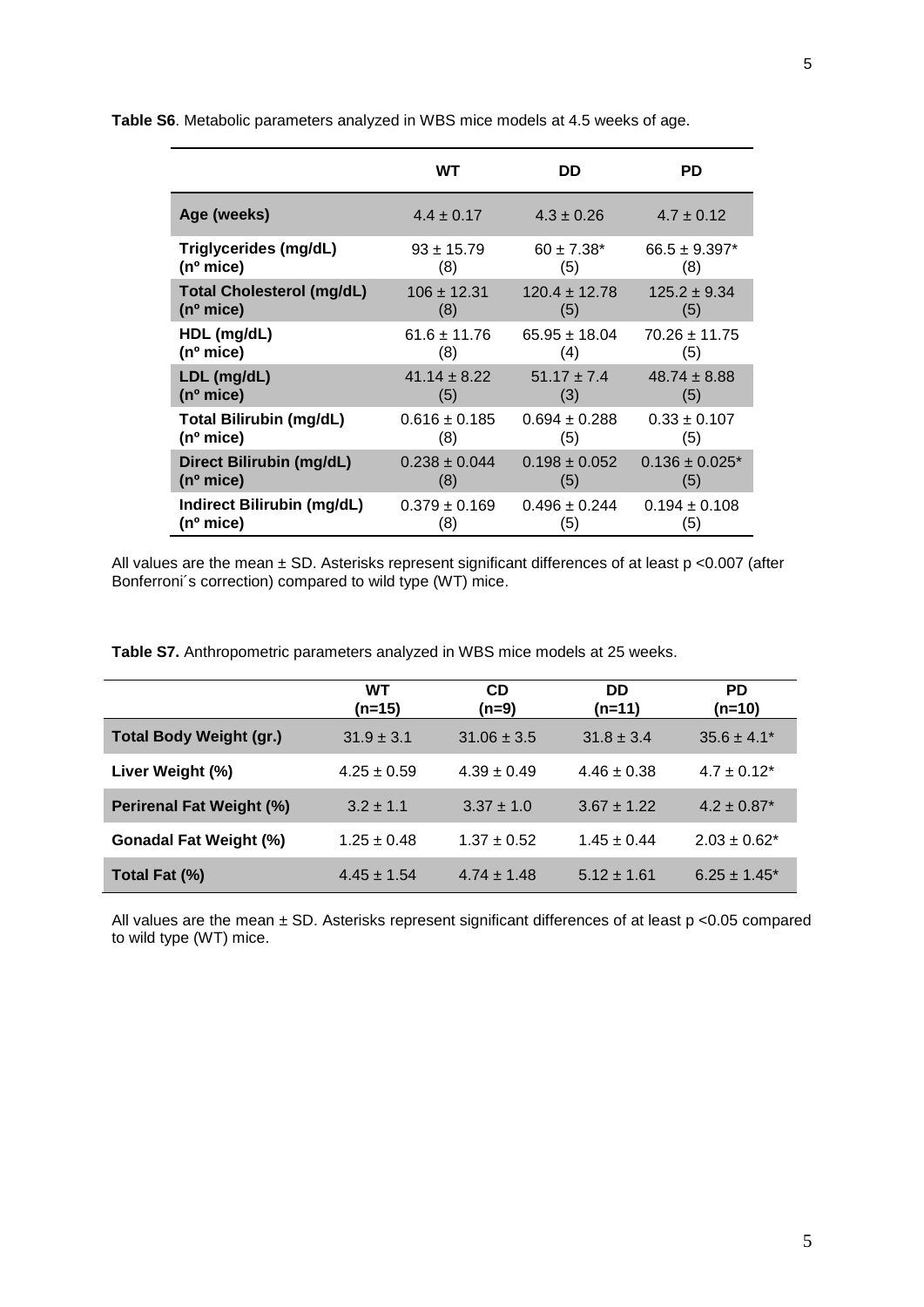

**Figure S1.** Schematic representation of WBS deletion and the WBS murine models used in this study (Modified from $37$ ). (PD: proximal deletion, DD: distal deletion, CD: complete deletion)



**Figure S2. A.** Histogram of TSH plasma levels in percentiles in WBS individuals. **B.** Histogram of the distribution of TSH z-score values.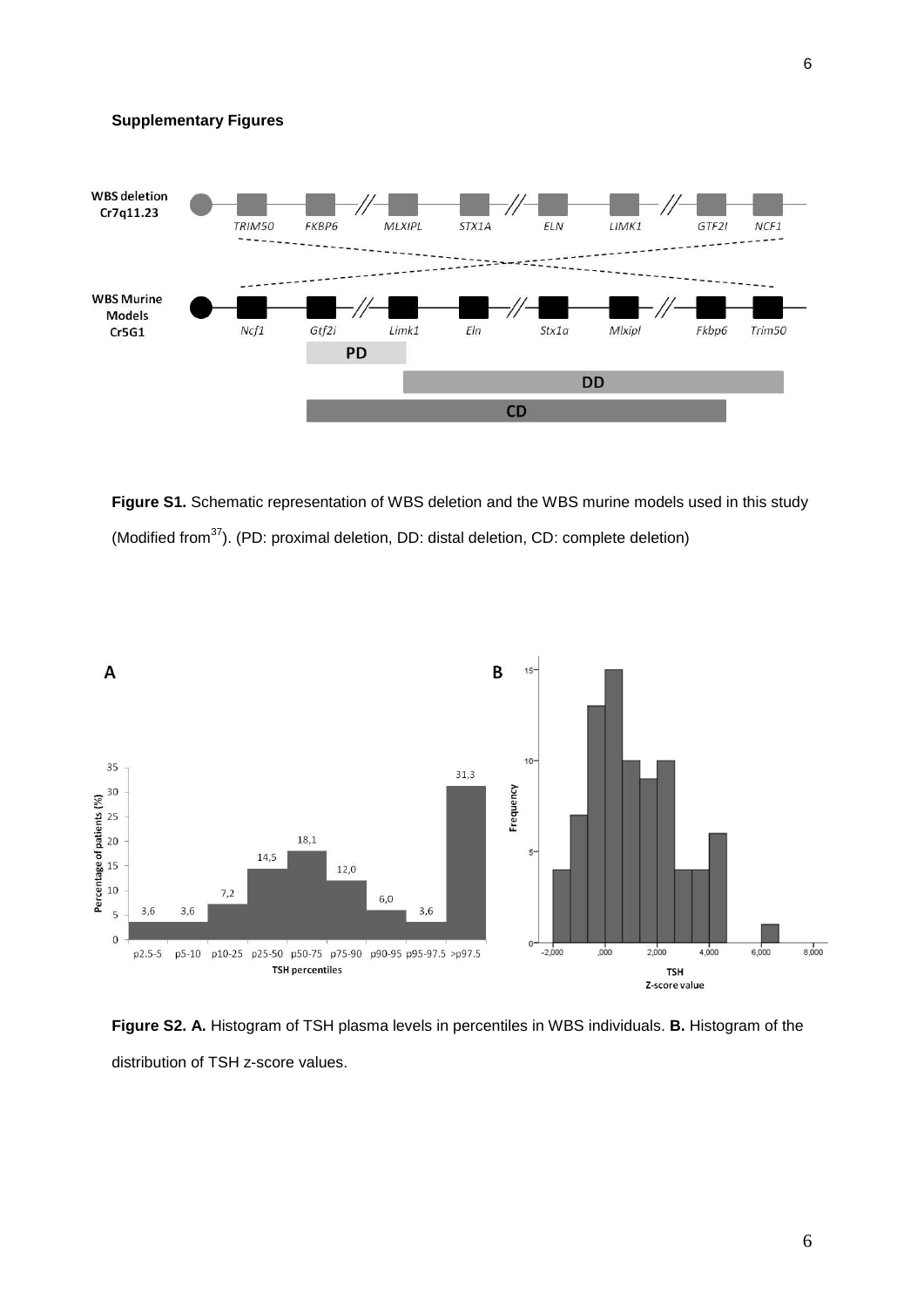

**Figure S3. A.** Histogram of glucose plasma levels in percentiles in WBS individuals. **B.** Histogram of the distribution of glucose z-score values.



**Figure S4. A.** Histogram of total cholesterol plasma levels in percentiles in WBS individuals. **B.** Histogram of the distribution of total cholesterol z-score values.